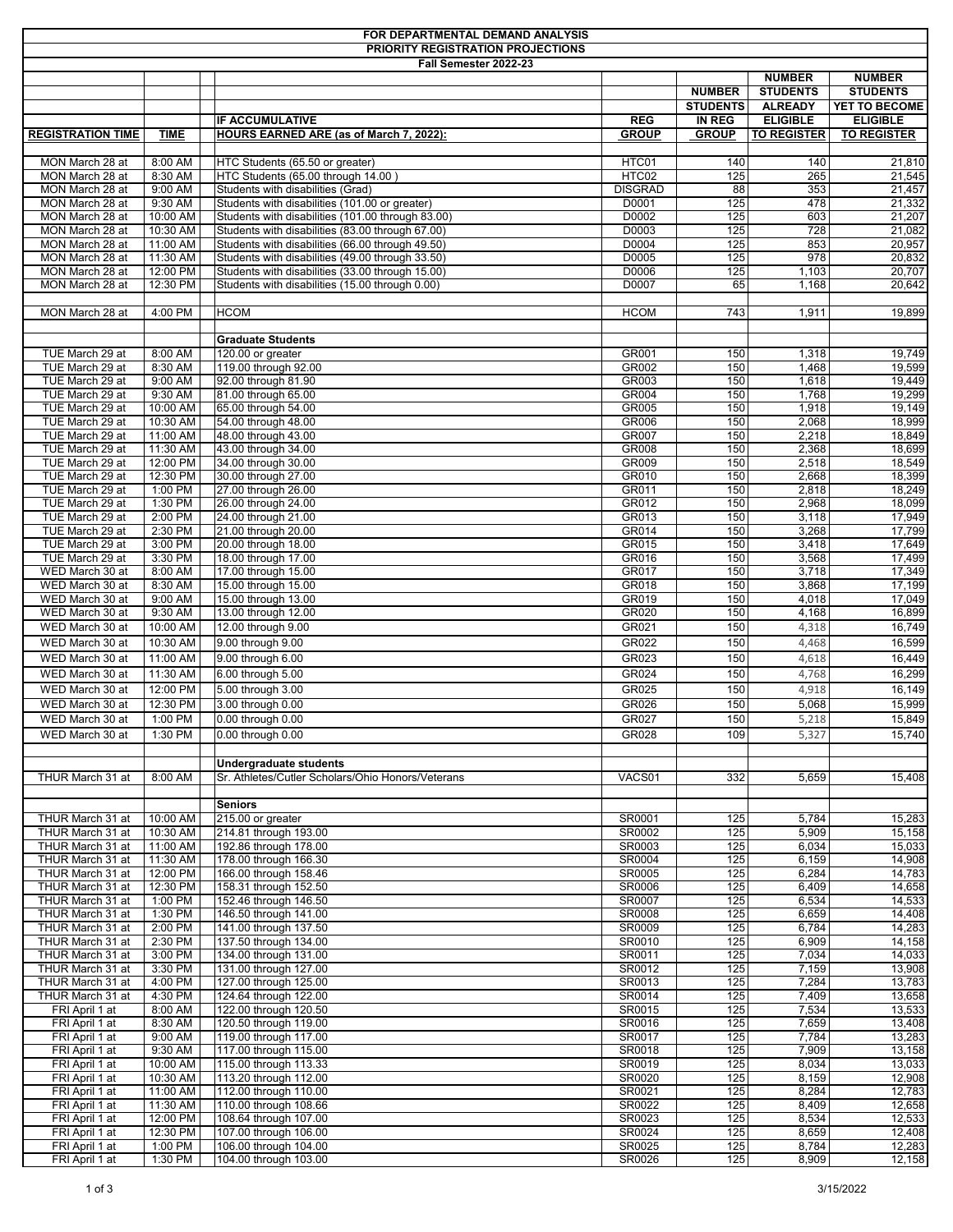| <b>REGISTRATION TIME</b>                  | <b>TIME</b>          | HOURS EARNED ARE (as of March 7, 2022):                          | <b>GROUP</b>                   | <b>GROUP</b>     | <b>TO REGISTER</b> | <b>TO REGISTER</b> |
|-------------------------------------------|----------------------|------------------------------------------------------------------|--------------------------------|------------------|--------------------|--------------------|
| FRI April 1 at                            | 2:00 PM              | 103.00 through 102.00                                            | SR0027                         | 125              | 9,034              | 12,033             |
| FRI April 1 at                            | 2:30 PM              | 102.00 through 100.00                                            | SR0028                         | 125              | 9,159              | 11,908             |
| FRI April 1 at                            | 3:00 PM              | 100.00 through 99.00                                             | SR0029                         | 125              | 9,284              | 11,783             |
| FRI April 1 at                            | 3:30 PM              | 99.00 through 97.66                                              | SR0030                         | $\overline{125}$ | 9,409              | 11,658             |
| FRI April 1 at                            | 4:00 PM              | 97.66 through 96.50                                              | SR0031                         | 125              | 9,534              | 11,533             |
| FRI April 1 at                            | 4:30 PM              | 96.20 through 95.00                                              | SR0032                         | 125              | 9,659              | 11,408             |
| MON April 4 at                            | 8:00 AM              | 95.00 through 94.00                                              | SR0033                         | 125              | 9,784              | 11,283             |
| MON April 4 at                            | 8:30 AM              | 94.00 through 93.00                                              | SR0034                         | 125              | 9,909              | 11,158             |
| MON April 4 at                            | 9:00 AM              | 93.00 through 92.00                                              | SR0035                         | 125              | 10,034             | 11,033             |
| MON April 4 at                            | 9:30 AM              | 92.00 through 91.00                                              | SR0036                         | 125              | 10,159             | 10,908             |
| MON April 4 at                            | 10:00 AM             | 91.00 thrrough 90.00                                             | SR0037                         | 125              | 10,284             | 10,783             |
| MON April 4 at                            | 10:30 AM             | 90.00 through 90.00                                              | SR0038                         | $\overline{7}$   | 10,291             | 10,776             |
|                                           |                      |                                                                  |                                |                  |                    |                    |
| MON April 4 at                            | 3:30 PM              | Jr. Athletes/Cutler Scholars/Ohio Honors/Veterans/College Honors | VACJ01                         | 385              | 10,676             | 10,391             |
|                                           |                      |                                                                  |                                |                  |                    |                    |
| TUE April 5 at                            | 8:00 AM              | <b>ROTC Senior Cadets</b>                                        | ROTC01                         | 22               | 10,698             | 10,369             |
|                                           |                      | <b>Juniors</b>                                                   |                                |                  |                    |                    |
|                                           |                      |                                                                  |                                |                  |                    |                    |
| TUE April 5 at                            | 10:00 AM             | 88.50 or greater                                                 | JU0001                         | 125              | 10,823             | 10,244             |
| TUE April 5 at<br><b>TUE April 5 at</b>   | 10:30 AM<br>11:00 AM | 88.50 through 87.50<br>87.50 through 86.50                       | JU0002<br>JU0003               | 125              | 10,948<br>11,073   | 10,119<br>9,994    |
| <b>TUE April 5 at</b>                     | 11:30 AM             | 86.50 through 85.00                                              | <b>JU0004</b>                  | 125<br>125       | 11,198             | 9,869              |
| <b>TUE April 5 at</b>                     | 12:00 PM             | 85.00 through 84.00                                              | <b>JU0005</b>                  | 125              | 11,323             | 9,744              |
| TUE April 5 at                            | 12:30 PM             | 84.00 through 83.50                                              | JU0006                         | 125              | 11,448             | 9,619              |
| <b>TUE April 5 at</b>                     | 1:00 PM              | 83.50 through 82.99                                              | <b>JU0007</b>                  | 125              | 11,573             | 9,494              |
| <b>TUE April 5 at</b>                     | 1:30 PM              | 82.98 through 82.00                                              | JU0008                         | 125              | 11,698             | 9,369              |
| <b>TUE April 5 at</b>                     | 2:00 PM              | 82.00 through 80.50                                              | JU0009                         | 125              | 11,823             | 9,244              |
| <b>TUE April 5 at</b>                     | 2:30 PM              | 80.50 through 80.00                                              | JU0010                         | 125              | 11,948             | 9,119              |
| <b>TUE April 5 at</b><br>TUE April 5 at   | 3:00PM<br>3:30 PM    | 80.00 through 79.00<br>79.00 through 78.00                       | <b>JU0011</b><br>JU0012        | 125<br>125       | 12,073<br>12,198   | 8,994<br>8,869     |
| <b>TUE April 5 at</b>                     | 4:00 PM              | 78.00 through 77.00                                              | JU0013                         | 125              | 12,323             | 8,744              |
| <b>TUE April 5 at</b>                     | 4:30 PM              | 77.00 through 76.00                                              | JU0014                         | 125              | 12,448             | 8,619              |
| WED April 6 at                            | 8:00 AM              | 76.00 through 75.00                                              | JU0015                         | 125              | 12,573             | 8,494              |
| WED April 6 at                            | 8:30 AM              | 75.00 through 73.90                                              | JU0016                         | 125              | 12,698             | 8,369              |
| WED April 6 at                            | 9:00 AM              | 73.78 through 72.00                                              | JU0017                         | 125              | 12,823             | 8,244              |
| WED April 6 at                            | 9:30 AM              | 72.00 through 71.00                                              | JU0018                         | 125              | 12,948             | 8,119              |
| WED April 6 at<br>WED April 6 at          | 10:00 AM<br>10:30 AM | 71.00 through 70.00<br>70.00 through 69.00                       | JU0019<br>JU0020               | 125<br>125       | 13,073<br>13,198   | 7,994<br>7,869     |
| WED April 6 at                            | 11:00 AM             | 69.00 through 67.50                                              | JU0021                         | 125              | 13,323             | 7,744              |
| WED April 6 at                            | 11:30 AM             | 67.50 through 66.00                                              | JU0022                         | 125              | 13,448             | 7,619              |
| WED April 6 at                            | 12:00 PM             | 66.00 through 65.00                                              | JU0023                         | 125              | 13,573             | 7,494              |
| WED April 6 at                            | 12:30 PM             | 65.00 through 64.00                                              | JU0024                         | 125              | 13,698             | 7,369              |
| WED April 6 at                            | 1:00 PM              | 64.00 through 62.00                                              | JU0025                         | 125              | 13,823             | 7,244              |
| WED April 6 at                            | 1:30 PM              | 62.00 through 60.50                                              | <b>JU0026</b>                  | 125              | 13,948             | 7,119              |
| WED April 6 at                            | 2:00 PM              | 60.50 through 60.00                                              | JU0027                         | 77               | 14,025             | 7,042              |
| THUR April 7 at                           | 1:00 PM              | Soph, Athletes/Cutler Scholars/Ohio Honors/Veterans              | VACSO01                        | 472              | 14,497             | 6,570              |
|                                           |                      |                                                                  |                                |                  |                    |                    |
|                                           |                      | <b>Sophomores</b>                                                |                                |                  |                    |                    |
| THUR April 7 at                           | 3:00 PM              | 58.00 or greater                                                 | SOPH001                        | 125              | 14,622             | 6,445              |
| THUR April 7 at                           | 3:30 PM              | 58.00 through 57.00                                              | SOPH002                        | 125              | 14,747             | 6,320              |
| THUR April 7 at                           | 4:00 PM              | 57.00 through 55.00                                              | SOPH003                        | 125              | 14,872             | 6,195              |
| THUR April 7 at                           | 4:30 PM              | 55.00 through 54.00                                              | SOPH004                        | 125              | 14,997             | 6,070              |
| FRI April 8 at                            | 8:00 AM              | 54.00 through 53.00                                              | SOPH005                        | 125              | 15,122             | 5,945              |
| FRI April 8 at                            | 8:30 AM              | 53.00 through 52.00                                              | SOPH006                        | 125              | 15,247             | 5,820              |
| FRI April 8 at                            | 9:00 AM              | 52.00 through 51.00                                              | SOPH007                        | 125              | 15,372             | 5,695              |
| FRI April 8 at                            | 9:30 AM              | 51.00 through 49.50                                              | SOPH008                        | 125              | 15,497             | 5,570              |
| FRI April 8 at                            | 10:00 AM             | 49.50 through 48.50                                              | SOPH009                        | 125              | 15,622             | 5,445              |
| FRI April 8 at                            | 10:30 AM             | 48.50 through 48.00                                              | SOPH010                        | 125              | 15,747             | 5,320              |
| FRI April 8 at                            | 11:00 AM             | 48.00 through 47.00                                              | SOPH011                        | 125              | 15,872             | 5,195              |
| FRI April 8 at<br>FRI April 8 at          | 11:30 AM<br>12:00 PM | 47.00 through 46.00<br>46.00 through 45.00                       | SOPH012<br>SOPH013             | 125<br>125       | 15,997<br>16,122   | 5,070<br>4,945     |
| FRI April 8 at                            | 12:30 PM             | 45.00 through 44.00                                              | SOPH014                        | 125              | 16,247             | 4,820              |
| FRI April 8 at                            | 1:00 PM              | 44.00 through 43.00                                              | SOPH015                        | 125              | 16,372             | 4,695              |
| FRI April 8 at                            | 1:30 PM              | 43.00 through 42.00                                              | SOPH016                        | 125              | 16,497             | 4,570              |
| FRI April 8 at                            | 2:00 PM              | 42.00 through 40.00                                              | SOPH017                        | 125              | 16,622             | 4,445              |
| FRI April 8 at<br>FRI April 8 at          | 2:30 PM              | 40.00 through 39.00                                              | SOPH018                        | 125              | 16,747             | 4,320              |
| FRI April 8 at                            | 3:00 PM<br>3:30 PM   | 39.00 through 37.00<br>37.00 through 35.00                       | SOPH019<br>SOPH <sub>020</sub> | 125<br>125       | 16,872<br>16,997   | 4,195<br>4,070     |
| FRI April 8 at                            | 4:00 PM              | 35.00 through 33.00                                              | SOPH021                        | 125              | 17,122             | 3,945              |
| FRI April 8 at                            | 4:30 PM              | 33.00 through 31.00                                              | SOPH <sub>022</sub>            | 125              | 17,247             | 3,820              |
| MON April 11 at                           | 8:00 AM              | 31.00 through 30.00                                              | SOPH023                        | 125              | 17,372             | 3,695              |
| MON April 11 at                           | 8:30 AM              | 30.00 through 30.00                                              | SOPH <sub>024</sub>            | 3                | 17,375             | 3,692              |
|                                           |                      |                                                                  |                                |                  |                    |                    |
| TUE April 12 at                           | 8:00 AM              | Fresh. Athletes/Cutler Scholars/Ohio Honors/Veterans             | VACF01                         | 250              | 17,625             | 3,442              |
|                                           |                      | Freshmen                                                         |                                |                  |                    |                    |
| TUE April 12 at                           | 10:00 AM             | 28.00 or higher                                                  | FR0001                         | 125              | 17,750             | 3,317              |
| TUE April 12 at                           | 10:30 AM             | 28.00 through 26.00                                              | <b>FR0002</b>                  | 125              | 17,875             | 3,192              |
| TUE April 12 at                           | 11:00 AM             | 26.00 through 25.00                                              | FR0003                         | 125              | 18,000             | 3,067              |
| TUE April 12 at                           | 11:30 AM             | 25.00 through 23.00                                              | <b>FR0004</b>                  | 125              | 18,125             | 2,942              |
| TUE April 12 at                           | 12:00 PM             | 23.00 through 21.00                                              | <b>FR0005</b>                  | 125              | 18,250             | 2,817              |
| TUE April 12 at                           | 12:30 PM             | 21.00 through 20.00                                              | FR0006                         | 125              | 18,375             | 2,692              |
| TUE April 12 at<br><b>TUE April 12 at</b> | 1:00 PM<br>1:30 PM   | 20.00 through 18.00<br>18.00 through 18.00                       | FR0007<br><b>FR0008</b>        | 125<br>125       | 18,500<br>18,625   | 2,567<br>2,442     |
| TUE April 12 at                           | 2:00 PM              | 18.00 through 17.00                                              | FR0009                         | 125              | 18,750             | 2,317              |
| TUE April 12 at                           | 2:30 PM              | 17.00 through 16.00                                              | FR0010                         | 125              | 18,875             | 2,192              |
| TUE April 12 at                           | 3:00 PM              | 16.00 through 16.00                                              | FR0011                         | 125              | 19,000             | 2,067              |
| TUE April 12 at                           | 3:30 PM              | 16.00 through 16.00                                              | FR0012                         | 125              | 19,125             | 1,942              |